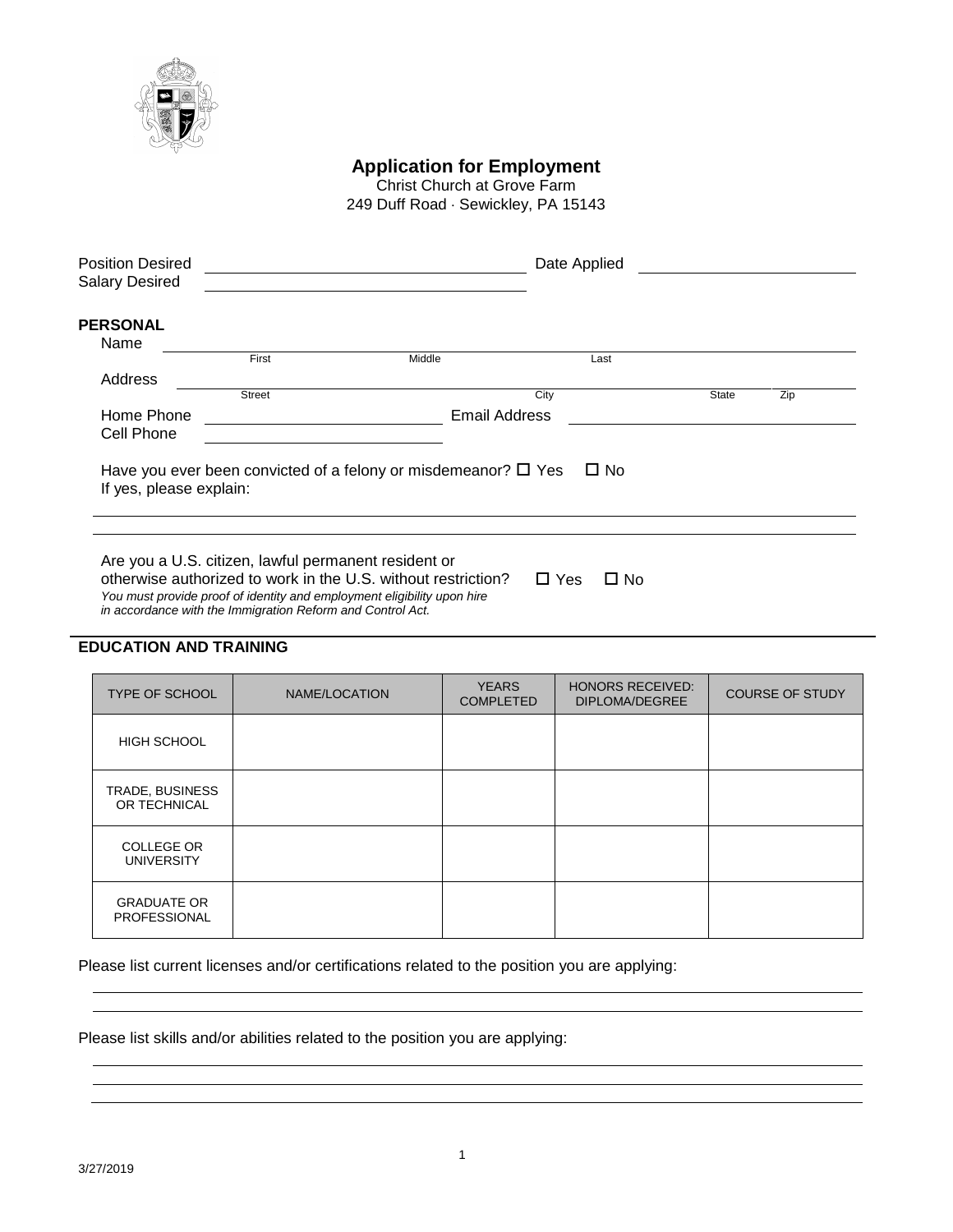|                                                                                                           |                                                             |  |                                                                                                                      | Do not substitute a resume for this section. If you need additional space, please continue on a separate piece of paper. |                      |              |
|-----------------------------------------------------------------------------------------------------------|-------------------------------------------------------------|--|----------------------------------------------------------------------------------------------------------------------|--------------------------------------------------------------------------------------------------------------------------|----------------------|--------------|
|                                                                                                           |                                                             |  | <u> 1989 - Jan Barbara Barat, prima popular popular popular popular popular popular popular popular popular popu</u> |                                                                                                                          |                      |              |
| Address                                                                                                   |                                                             |  |                                                                                                                      |                                                                                                                          |                      |              |
|                                                                                                           | Street                                                      |  |                                                                                                                      | City                                                                                                                     |                      | State<br>Zip |
| Position(s) Held                                                                                          |                                                             |  |                                                                                                                      |                                                                                                                          |                      |              |
|                                                                                                           | Employment Dates: Started                                   |  |                                                                                                                      |                                                                                                                          |                      |              |
|                                                                                                           | Employment Annual Salary: Started \$ Currently \$           |  |                                                                                                                      |                                                                                                                          |                      |              |
| Supervisor/Manager:                                                                                       | <u> 2000 - Andrea Andrew Maria (h. 18</u>                   |  |                                                                                                                      | May we contact?                                                                                                          | □ Yes □ No           |              |
| Reason for Leaving:                                                                                       |                                                             |  |                                                                                                                      | <u> 1989 - Johann Stoff, amerikansk politiker (d. 1989)</u>                                                              |                      |              |
|                                                                                                           |                                                             |  |                                                                                                                      |                                                                                                                          |                      |              |
|                                                                                                           |                                                             |  |                                                                                                                      |                                                                                                                          |                      |              |
| Address                                                                                                   |                                                             |  |                                                                                                                      |                                                                                                                          |                      |              |
|                                                                                                           | <b>Street</b>                                               |  |                                                                                                                      | $\frac{1}{\text{City}}$                                                                                                  |                      | Zip<br>State |
| Position(s) Held                                                                                          |                                                             |  |                                                                                                                      |                                                                                                                          |                      |              |
|                                                                                                           | Employment Dates: Started _______________                   |  | Ended                                                                                                                |                                                                                                                          |                      |              |
|                                                                                                           | Employment Annual Salary: Started \$                        |  |                                                                                                                      | $Ended$ \$                                                                                                               |                      |              |
| Supervisor/Manager:                                                                                       | <u> 1989 - Andrea Barbara, amerikan personal (h. 1989).</u> |  |                                                                                                                      | May we contact? $\Box$ Yes $\Box$ No                                                                                     |                      |              |
| Reason for Leaving:                                                                                       |                                                             |  |                                                                                                                      |                                                                                                                          |                      |              |
|                                                                                                           |                                                             |  |                                                                                                                      |                                                                                                                          |                      |              |
|                                                                                                           |                                                             |  |                                                                                                                      |                                                                                                                          |                      |              |
|                                                                                                           |                                                             |  |                                                                                                                      |                                                                                                                          |                      |              |
|                                                                                                           | Street                                                      |  |                                                                                                                      | City                                                                                                                     | State                | Zip          |
|                                                                                                           |                                                             |  |                                                                                                                      |                                                                                                                          |                      |              |
|                                                                                                           |                                                             |  |                                                                                                                      |                                                                                                                          |                      |              |
|                                                                                                           | Employment Dates: Started                                   |  | Ended                                                                                                                |                                                                                                                          |                      |              |
|                                                                                                           | Employment Annual Salary: Started \$                        |  |                                                                                                                      | Ended \$                                                                                                                 |                      |              |
| Position(s) Held<br>Reason for Leaving:                                                                   |                                                             |  |                                                                                                                      |                                                                                                                          | □ Yes □ No           |              |
|                                                                                                           |                                                             |  |                                                                                                                      |                                                                                                                          |                      |              |
|                                                                                                           |                                                             |  |                                                                                                                      |                                                                                                                          |                      |              |
|                                                                                                           |                                                             |  |                                                                                                                      | <b>Phone Number</b>                                                                                                      |                      |              |
|                                                                                                           | Street                                                      |  |                                                                                                                      | City                                                                                                                     | State                | Zip          |
|                                                                                                           |                                                             |  |                                                                                                                      |                                                                                                                          |                      |              |
|                                                                                                           | Started                                                     |  | Ended                                                                                                                |                                                                                                                          |                      |              |
| <b>Employment Dates:</b>                                                                                  | Employment Annual Salary: Started \$                        |  |                                                                                                                      | Ended \$                                                                                                                 |                      |              |
|                                                                                                           |                                                             |  |                                                                                                                      | May we contact?                                                                                                          | $\Box$ Yes $\Box$ No |              |
| Address<br>Previous Employer<br>Address<br>Position(s) Held<br>Supervisor/Manager:<br>Reason for Leaving: | Description of Primary Responsibilities:                    |  |                                                                                                                      |                                                                                                                          |                      |              |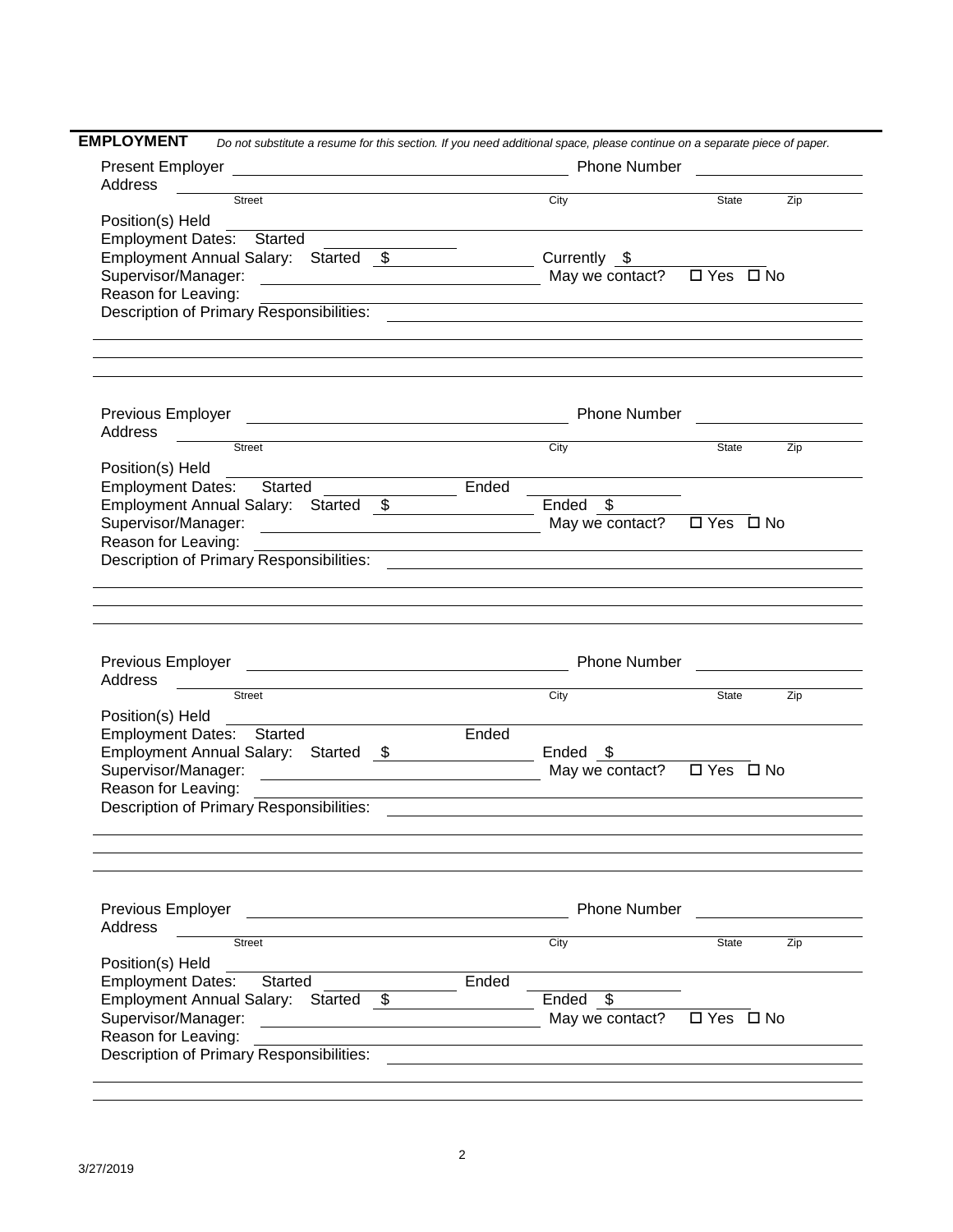| Name                 | Please list three references who are not related to you and are not previous employers.<br><b>Work Phone</b> |  |
|----------------------|--------------------------------------------------------------------------------------------------------------|--|
| Length of time known | Home Phone                                                                                                   |  |
|                      |                                                                                                              |  |
| Relationship to you  | Email                                                                                                        |  |
| Name                 | Work Phone                                                                                                   |  |
| Length of time known | Home Phone                                                                                                   |  |
| Relationship to you  | Email                                                                                                        |  |
| Name                 | Work Phone                                                                                                   |  |
| Length of time known | Home Phone                                                                                                   |  |
| Relationship to you  | Email                                                                                                        |  |

## **CHRISTIAN BACKGROUND**

Briefly describe your faith journey.

What do you consider the most significant events in your Christian life?

In what Christian ministry/ministries are you presently serving?